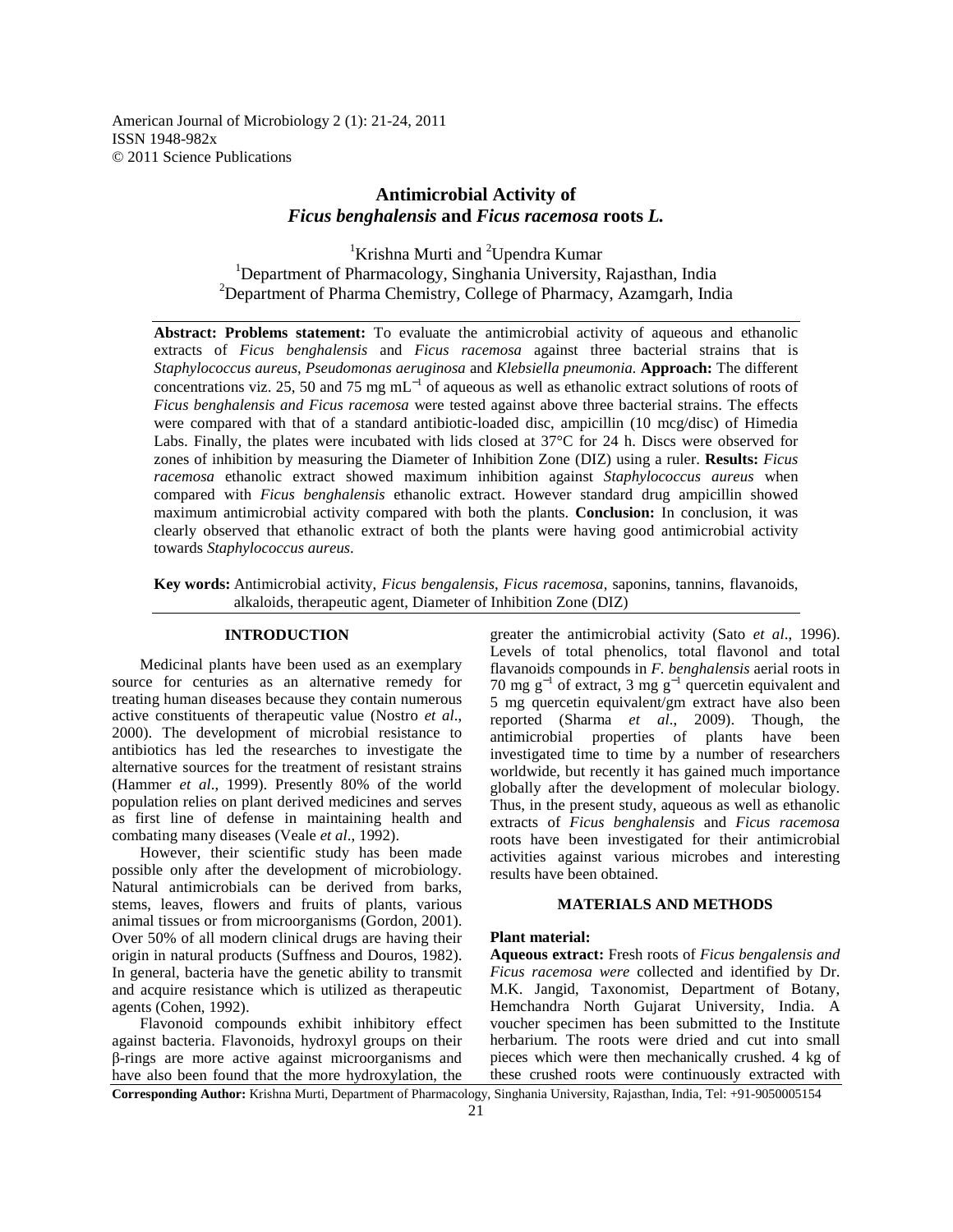distilled water using soxhlet up to 48 h. The extract was filtered and concentrated in rotary evaporator at 35-40°C under reduced pressure to obtain a semisolid material.

**Ethanolic extract:** 2 kg of fresh roots of *Ficus bengalensis and Ficus racemosa* were shade dried for one week and then extracted with ethanol (10 lit  $\times$ 3) for 72 h. The ethanolic extracts were filtered and concentrated in rotary evaporator under reduced pressure to obtain a semisolid material.

**Bacterial strains, stocks and growth** *in vitro***:**  Bacterial strains of *Klebsiella pneumonia*, *Staphylococcus aureus* and *Escherichia coli* were clinical isolates obtained from the Department of Microbiology, Vidyabharti Trust College of Pharmacy, Umrakh, India. All cultures were grown at 37°C in a shaker incubator (190-220 rpm) overnight. Luria Bertani broth (Himedia), Luria Bertani agar (Himedia) and sterile discs as well as Ampicillin disc (Himedia) were used in antimicrobial sensitivity testing.

**Determination of Zone of Inhibition (ZOI):** The freshly prepared inoculum of *Klebsiella pneumoniae, Staphylococcus aureus and Escherichia coli* were swabbed all over the surface of the LB Agar plates*.*  Three sterile discs of 6 mm diameter were placed on the inoculated media with the help of a disc dispenser and were numbered properly. The different concentrations viz. 25, 50 and 75 mg mL<sup>-1</sup> of aqueous as well as ethanolic extract solutions of roots of *Ficus benghalensis and Ficus racemosa* were poured on the discs with the help of sterilized micropipette. Discs were left for some time till the extract solutions diffused in them. The effects were compared with that of a standard antibiotic-loaded disc, ampicillin (10 mcg/disc) of Himedia Labs. Finally, the plates were incubated with lids closed at 37°C for 24 h. Discs were observed for zones of inhibition by measuring the Diameter of Inhibition Zone (DIZ) using a ruler.

# **RESULTS**

 Roots of *F. benghalensis and F. racemosa* aqueous and ethanolic extracts have been screened for their antimicrobial activity and very interesting profiles have been found against *Klebsiella pneumoniae*, *Staphylococcus aureus and Escherichia coli* bacterial strains. Effect of varied concentrations of 25, 50 and 75 mg m $L^{-1}$  of aqueous as well as ethanolic extract solutions was studied and comparison with standard drugs, viz. ampicillin was done. Their Zones Of Inhibition (ZOI) can be seen at a glance as follows (Table 1 and 2):

Table 1: Zone of Inhibition of different strains for ethanolic extract of *F. benghalensis* and *F. racemosa* roots at a glance

| <i>r</i> . <i>Denghatensis</i> and <i>r</i> . <i>racemosa</i> roots at a giance |                                       |                 |                 |  |
|---------------------------------------------------------------------------------|---------------------------------------|-----------------|-----------------|--|
|                                                                                 | Staphylococcus Escherichia Klebsiella |                 |                 |  |
| Plant used (in conc.)                                                           | aureus                                | coli            | pneumonia       |  |
| <i>Ficus benghalensis</i> (25 mg mL <sup>-1</sup> )                             | $20 \text{ mm}$                       | $15 \text{ mm}$ | $12 \text{ mm}$ |  |
| <i>Ficus benghalensis</i> (50 mg mL <sup>-1</sup> )                             | $25 \text{ mm}$                       | $20 \text{ mm}$ | $18 \text{ mm}$ |  |
| Ficus benghalensis (75 mg mL $^{-1}$ )                                          | $30 \text{ mm}$                       | $24 \text{ mm}$ | $22 \text{ mm}$ |  |
| Ampicillin (Std. drug) (10 mcg/disc)                                            | $40 \text{ mm}$                       | $35 \text{ mm}$ | $30 \text{ mm}$ |  |
| <i>Ficus racemosa</i> (25 mg mL <sup>-1</sup> )                                 | $25 \text{ mm}$                       | $20 \text{ mm}$ | $15 \text{ mm}$ |  |
| <i>Ficus racemosa</i> (50 mg mL <sup>-1</sup> )                                 | 30 <sub>mm</sub>                      | $25 \text{ mm}$ | $22 \text{ mm}$ |  |
| <i>Ficus racemosa</i> $(75 \text{ mg } \text{mL}^{-1})$                         | $35 \text{ mm}$                       | 30 mm           | $25 \text{ mm}$ |  |
| Ampicillin (Std. drug) (10 mcg/disc)                                            | $40 \text{ mm}$                       | 35 mm           | 30 mm           |  |

Table 2: Zone of Inhibition of different strains for aqueous extract of *F. benghalensis* and *F. racemosa* roots at a glance

| $\cdot$                                                     | Staphylococcus Escherichia |                  | Klebsiella      |
|-------------------------------------------------------------|----------------------------|------------------|-----------------|
| Plant used (in conc.)                                       | aureus                     | coli             | pneumonia       |
| <i>Ficus benghalensis</i> $(25 \text{ mg } \text{mL}^{-1})$ | nil                        | $16 \text{ mm}$  | nil             |
| Ficus benghalensis (50 mg mL <sup>-1</sup> )                | $18 \text{ mm}$            | nil              | nil             |
| Ficus benghalensis (75 mg mL <sup>-1</sup> )                | 14 <sub>mm</sub>           | 12               | $14 \text{ mm}$ |
| Ampicillin (Std. drug) (10 mcg/disc)                        | $40 \text{ mm}$            | 35 <sub>mm</sub> | $30 \text{ mm}$ |
| <i>Ficus racemosa</i> (25 mg mL <sup>-1</sup> )             | $10 \text{ mm}$            | $15 \text{ mm}$  | nil             |
| <i>Ficus racemosa</i> (50 mg mL <sup>-1</sup> )             | 22 <sub>mm</sub>           | $18 \text{ mm}$  | nil             |
| <i>Ficus racemosa</i> (75 mg mL <sup>-1</sup> )             | $35 \text{ mm}$            | $25 \text{ mm}$  | $10 \text{ mm}$ |
| <i>Ampicillin</i> (Std. drug) (10 mcg/disc)                 | $40 \text{ mm}$            | $35 \text{ mm}$  | 30 mm           |

 All the three different concentrations (25, 50 and 75 mg mL<sup>-1</sup>) of the aqueous extract (Table 2) showed sustained activity against all three bacterial strains. Though, the highest activity observed was against *Staphylococcus aureus* having DIZ 10, 22 and 30 mm at concentrations of 25, 50 and 75 mg  $mL^{-1}$ , respectively but, the activity of standard drug ampicillin observed was 40 mm DIZ against *Staphylococcus aureus* which can be practically considered as highest. Moreover, activity was quite reasonable and concentration-dependent in *Escherichia coli* bacteria having 15, 18, 25 mm DIZ at concentrations of 25, 50 and 75 mg mL<sup> $-1$ </sup> respectively. However, the standard drug ampicillin showed maximum activity against *Escherichia coli*. In case of *Klebsiella pneumoniae*, DIZ observed was Nil, Nil and 10 mm at concentrations of 25, 50 and 75 mg  $mL^{-1}$ respectively. The standard drug ampicillin was found to be maximum again that is 30 mm.

 In contrast, ethanolic extract showed maximum inhibition against all micro-organism which can be directly observed in Table 1.

#### **DISCUSSION**

 None of the different concentrations (25, 50 and 75 mg mL<sup>−</sup><sup>1</sup> ) of ethanolic extracts showed sustained activity against all three bacterial strains. Though, the highest activity observed was against *Staphylococcus aureus* but, only at concentrations of 50 and 75 mg mL<sup>-1</sup> having DIZ 18 and 22 mm respectively. However, the activity observed of standard drug, Ampicillin was highest than these active concentrations showing only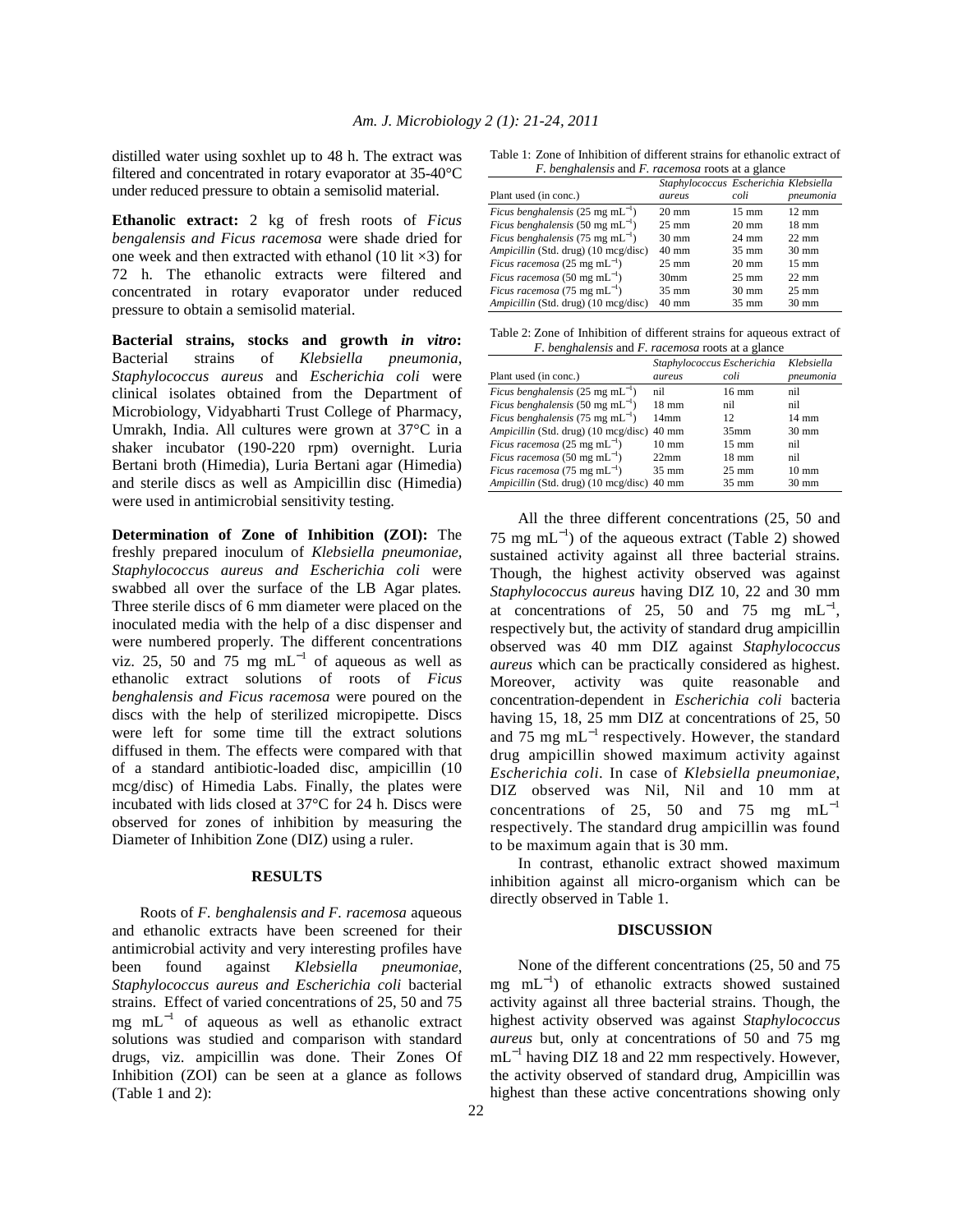40 mm DIZ against *Staphylococcus aureus*. Moreover, ethanolic extract has similar activity against *Escherichia coli* bacterial strains. However, the standard drug Ampicillin showed maximum against *Staphylococcus aureus* bacterial strains. The activity of ethanolic extract was found lowest against *Klebsiella pneumoniae* having DIZ 0, 0 and 14 mm at concentrations of 25, 50 and 75 mg  $mL^{-1}$  respectively. Thus, the order of extent of antimicrobial activity against different bacterial strains was found as follows:

Aqueous roots extract:

## *Staphylococcus aureus>Echerichia coli>Klebsiella pneumonia*

Ethanolic roots extract:

# *Staphylococcus aureus>Echerichia coli>Klebsiella pneumonia*

 The entire data suggested that the ethanolic extract of *Ficus bengalensis and Ficus racemosa* roots was active against all the bacterial strains against which ampicillin was found to have maximum activity. To the contrary, aqueous extract showed little activity against each bacterial strain except *Staphylococcus aureus*, depicting that the extract possessed lesser activity than that of the standard drug, Ampicillin. The use of medicinal plants to heal diseases, including infectious ones, has been extensively applied by people worldwide. Data from literature as well as our results reveal the great potential of plants for therapeutic treatment, in spite of the fact that they have not been completely investigated. Therefore, more studies need to be conducted to search for new compounds responsible for their antibacterial activity. Once extracted and before being used in new therapeutic treatments, they should have their toxicity tested *in vivo*. Bioassays (Carvalho *et al*., 1988) have demonstrated the toxicity of extracts from different plants (Nasimento *et al*., 2000). It is not surprising that there are differences in the antibacterial effects of plant groups, due to the phytochemical differences between species. To better evaluate the plants growing naturally that are potentially useful resources, additional studies are necessary from both the medicinal and economic stand points (Ates and Erdogrul, 2003). Therefore, our results revealed the importance of *F. benghalensis and F. racemosa* aqueous as well as ethanolic extracts when associated with antibiotics, to control resistant bacteria, which are becoming a threat to human health. Furthermore, in a few cases, these plant extracts were active against antibiotic resistant bacteria under very low concentration, thus minimizing the possible toxic effects.

#### **CONCLUSION**

 The activity was highest against *Staphylococcus aureus* and lowest against *Klebsiella pneumoniae* in both the aqueous and ethanolic extracts. The results suggest that *Ficus benghalensis* roots are very promising not only as antidiabetic (Singh *et al*., 2009) and antioxidant AGENTS but also as antimicrobial agent with special reference to *Staphylococcus aureus*  infections as both, aqueous and ethanolic extracts were active against this bacterial strain. This antimicrobial profile of *Ficus benghalensis and Ficus racemosa* roots can be exploited for developing a novel antimicrobial agent of high potential. Plants are important source of potentially useful structures for the development of new chemotherapeutic agents. The first step towards this goal is the *in vitro* antibacterial activity assay (Tona *et al*., 1998). Many reports are available on the antiviral, antibacterial, antifungal, anthelmintic, antimolluscal and anti-inflammatory properties of plants (Samy and Ignacimuthu, 2000; Nascimento *et al*., 2000; Palombo and Semple, 2001). Some of these observations have helped in identifying the active principle responsible for such activities and in the developing drugs for the therapeutic use in human beings. Since, most of the plants, rich in flavonoids, possess antimicrobial activity (Cavalitto *et al*., 1944; Cavalitto and Bailey, 1994), therefore, the presence of flavonoids identified in *Ficus bengalensis and Ficus racemosa* roots by phytochemical screening might be responsible for its antimicrobial activity.

### **REFERENCES**

- Ates, D.A. and O.T. Erdogrul, 2003. Antimicrobial activities of various medicinal and commercial plant extracts. Turk J. Biol., 27: 157-162.
- Carvalho, V., V.M. Melo, A. Aguiar and F.S. Matos, 1988. Toxicity evaluation of medicinal plant extracts by the brine shrump (Arthenus salina Leah) bioassay. Ciéncia e Cultura, 40: 1109-1111.
- Cavalitto, C.J., J.S. Buck, C.M. Suter, 1944. Allicin, the antibacterial principle of allium sativum. II. Determination of the chemical structure. J. Am. Chem. Soc., 66: 1952-1954. DOI: 10.1021/ja01239a049
- Cavalitto, C.J. and J.H. Bailey, 1994. The antibacterial principles of (*Allium sativum* L.): Isolation, physical properties and antibacterial action. J. Am. Chemical Society, 66: 195-200.
- Cohen, M.L., 1992. Epidemiology of drug resistance: Implications for a post-antimicrobial era. Science, 257: 1050-1055. DOI: 10.1126/science.257.5073.1050